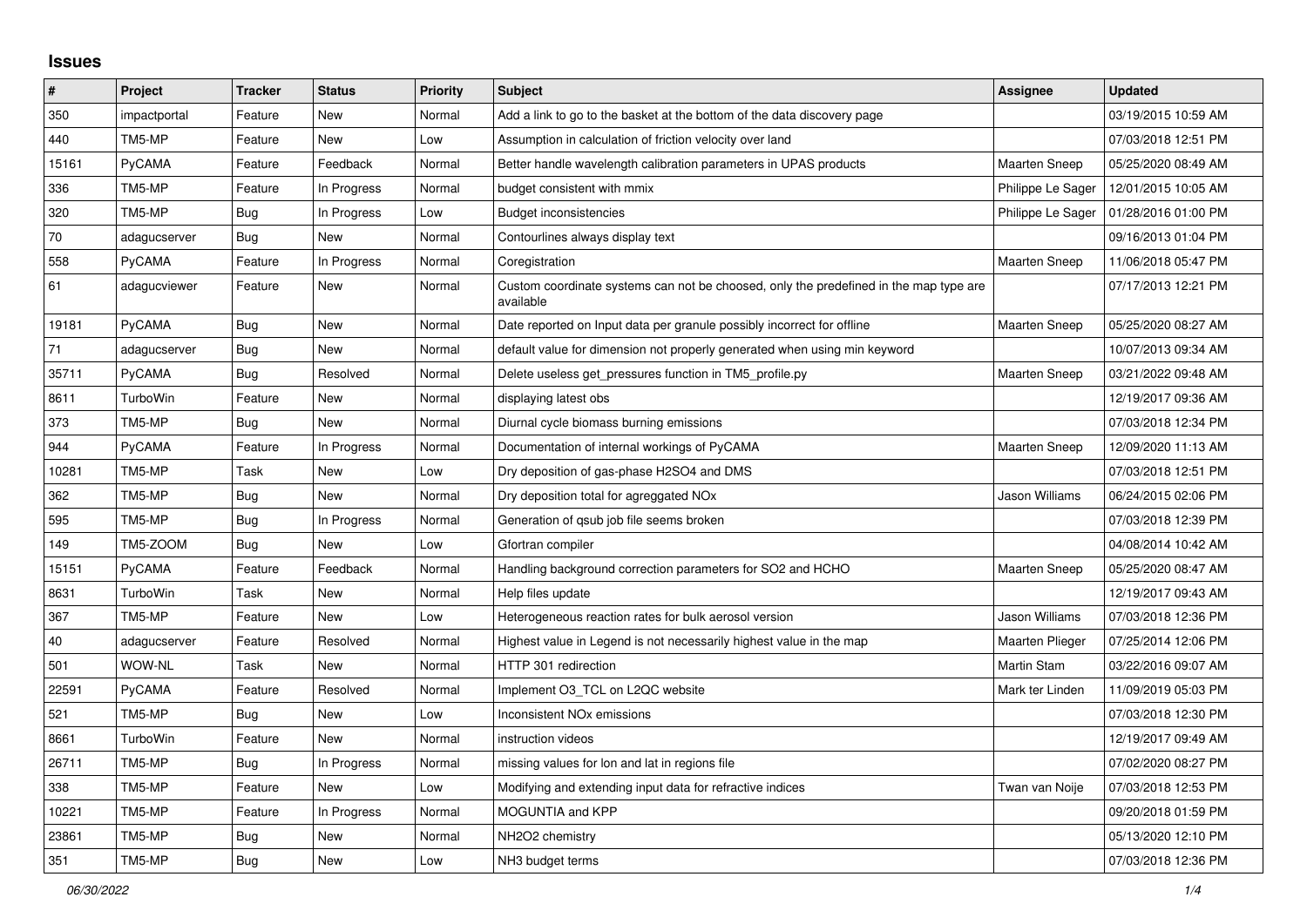| $\sharp$ | Project       | <b>Tracker</b> | <b>Status</b> | <b>Priority</b> | <b>Subject</b>                                                                      | Assignee             | <b>Updated</b>      |
|----------|---------------|----------------|---------------|-----------------|-------------------------------------------------------------------------------------|----------------------|---------------------|
| 1146     | PyCAMA        | Bug            | Feedback      | Normal          | Non-synchronized variables yield bogus results                                      | Maarten Sneep        | 12/09/2020 10:44 AM |
| 17921    | <b>PyCAMA</b> | <b>Bug</b>     | <b>New</b>    | Low             | O3 Histogram plots y-label                                                          | <b>Maarten Sneep</b> | 05/25/2020 08:20 AM |
| 210      | impactportal  | <b>Bug</b>     | Resolved      | Normal          | OpenID composer accepts only names from 3 characters or more                        | Maarten Plieger      | 03/19/2015 09:52 AM |
| 574      | TM5-MP        | Support        | In Progress   | Normal          | Optimization of ebischeme can be problematic                                        | Philippe Le Sager    | 12/20/2017 12:29 PM |
| 8671     | TurboWin      | Feature        | <b>New</b>    | Normal          | option to insert Relative Humidity                                                  |                      | 12/19/2017 09:59 AM |
| 11761    | TM5-MP        | <b>Bug</b>     | New           | Low             | overflow in PDUMP                                                                   |                      | 09/26/2018 09:44 AM |
| 20141    | TM5-MP        | <b>Bug</b>     | In Progress   | Low             | PDUMP temperature field is zero                                                     |                      | 07/26/2019 02:45 PM |
| 8641     | TurboWin      | Feature        | New           | Normal          | plot position offline                                                               |                      | 12/19/2017 09:44 AM |
| 161      | adagucserver  | Bug            | Resolved      | Normal          | Point datasets where the data starts with a nodata value are not displayed at all   | Maarten Plieger      | 07/25/2014 12:46 PM |
| 28421    | <b>PyCAMA</b> | Support        | New           | Normal          | Prepare for version 2 quality control monitoring.                                   | Jacques Claas        | 12/01/2020 05:39 PM |
| 9311     | <b>PyCAMA</b> | Feature        | New           | Normal          | Processing status & lineage as table                                                | Maarten Sneep        | 05/25/2020 08:48 AM |
| 13811    | PyCAMA        | Support        | New           | Normal          | PyCAMA L2QC Reporting Bugs                                                          | <b>Maarten Sneep</b> | 04/28/2020 11:43 AM |
| 2161     | TM5-MP        | <b>Bug</b>     | New           | Normal          | Python datetime.strftime function does not support dates before 1900                |                      | 08/21/2017 12:35 PM |
| 23221    | TM5-MP        | Feature        | In Progress   | Normal          | Remapping of M7 dry/wet radii from restart file missing                             |                      | 12/05/2019 11:07 AM |
| 8931     | TM5-MP        | Feature        | In Progress   | Low             | removing dependence on HDF4                                                         |                      | 11/18/2019 02:07 PM |
| 34921    | PyCAMA        | <b>Bug</b>     | Resolved      | Normal          | Requested time not covered in CTM file                                              | Maarten Sneep        | 03/21/2022 09:52 AM |
| 549      | TM5-MP        | <b>Bug</b>     | In Progress   | High            | Restarbility broken                                                                 | Philippe Le Sager    | 03/17/2017 11:40 AM |
| 8681     | TurboWin      | Feature        | <b>New</b>    | Normal          | SOG and COG computing                                                               |                      | 12/19/2017 10:03 AM |
| 62       | adagucserver  | <b>Bug</b>     | Resolved      | Normal          | Special tokens like $\lt$ and $\gt$ are not encoded in the GetCapabilities document | Maarten Plieger      | 07/25/2014 12:05 PM |
| 35721    | <b>PyCAMA</b> | Feature        | Resolved      | Normal          | Speed up get_profiles and get_temperature by numba                                  | Maarten Sneep        | 03/21/2022 10:55 AM |
| 1511     | <b>PyCAMA</b> | Feature        | Resolved      | Normal          | Synchronization of variables                                                        | <b>Maarten Sneep</b> | 08/21/2020 07:37 AM |
| 1012     | dummy         | Feature        | New           | Normal          | test gantt main project                                                             |                      | 12/20/2016 09:09 AM |
| 1301     | PyCAMA        | Support        | Resolved      | High            | test mixed empty/non-empty variables                                                | <b>Maarten Sneep</b> | 08/21/2020 07:38 AM |
| 1013     | subproject 1  | Feature        | New           | Normal          | test subproject task gantt                                                          |                      | 12/20/2016 09:10 AM |
| 39       | adagucserver  | <b>Bug</b>     | New           | Normal          | tickround is ignored when WMSExtension NUMCOLORBANDS is used                        |                      | 06/26/2013 01:50 PM |
| 14161    | PyCAMA        | Support        | Feedback      | Normal          | Time dependent QC questionnaire                                                     | Jacques Claas        | 04/28/2020 09:59 AM |
| 368      | adagucserver  | <b>Bug</b>     | New           | Normal          | Time resolution is not correctly calculated automatically                           |                      | 08/24/2015 11:55 AM |
| 425      | adagucviewer  | Bug            | New           | Normal          | Timeseries graph of rgb layers error                                                |                      | 01/06/2016 01:02 PM |
| 439      | TM5-MP        | Task           | New           | Low             | Treatment of ice clouds in photolysis                                               |                      | 07/03/2018 12:35 PM |
| 24611    | TM5-MP        | Bug            | New           | High            | Typos in cb05 ebischeme                                                             |                      | 02/11/2020 10:35 AM |
| 8651     | TurboWin      | Feature        | New           | Normal          | update to WMO cloud atlas                                                           |                      | 12/19/2017 09:46 AM |
| 12101    | TM5-MP        | Feature        | New           | Low             | Updating Corner halo grid boxes                                                     |                      | 10/10/2018 03:39 PM |
| 32511    | PyCAMA        | <b>Bug</b>     | New           | Normal          | use of coregistration package in loop crashes without warning ("terminated")        | <b>Maarten Sneep</b> | 08/19/2021 11:24 AM |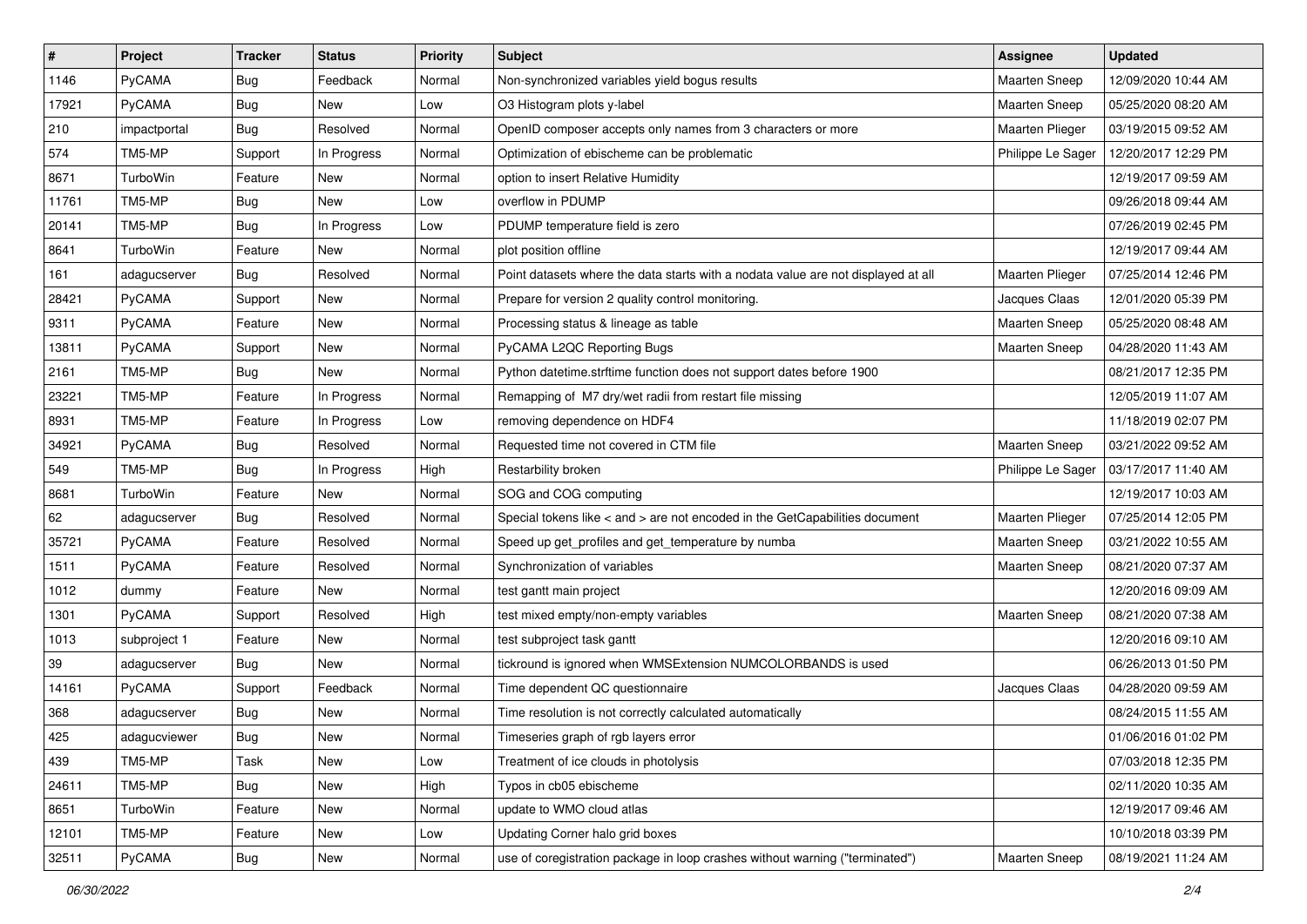| $\pmb{\#}$ | Project         | <b>Tracker</b> | <b>Status</b> | <b>Priority</b> | <b>Subject</b>                                                                                             | <b>Assignee</b>        | <b>Updated</b>      |
|------------|-----------------|----------------|---------------|-----------------|------------------------------------------------------------------------------------------------------------|------------------------|---------------------|
| 38         | adagucviewer    | <b>Bug</b>     | New           | Normal          | When reusing a link create with the "Create a Link" menu item, the legend is not<br>displayed              |                        | 06/19/2013 01:44 PM |
| 8621       | <b>TurboWin</b> | Feature        | New           | Normal          | WOW upload                                                                                                 |                        | 12/19/2017 09:42 AM |
| 349        | impactportal    | Bug            | Resolved      | High            | WPS for simple indices fails with SAX Exception                                                            |                        | 03/19/2015 09:44 AM |
| 26031      | TM5-MP          | <b>Bug</b>     | New           | Normal          | Wrong rate for KOHHNO4                                                                                     |                        | 05/13/2020 12:10 PM |
| 94         | impactportal    | <b>Bug</b>     | New           | Normal          | [Account] Handle OpenID problem                                                                            |                        | 10/10/2013 10:22 AM |
| 86         | impactportal    | Feature        | <b>New</b>    | Normal          | [Account] Keep history of what has been processed                                                          |                        | 10/10/2013 10:22 AM |
| 93         | impactportal    | Feature        | Resolved      | Normal          | [Basket] Add a "Get All" button to retrieve all items at once                                              |                        | 03/19/2015 09:56 AM |
| 91         | impactportal    | Feature        | New           | Normal          | [Basket] Move Basket in menu bar                                                                           |                        | 10/10/2013 10:22 AM |
| 83         | impactportal    | Feature        | Resolved      | Normal          | [Basket]Add 'Remove all' button                                                                            |                        | 03/19/2015 09:58 AM |
| 88         | impactportal    | Feature        | Resolved      | Normal          | [Basket]Create widget for basket access in all portal elements                                             |                        | 03/19/2015 09:56 AM |
| 85         | impactportal    | Feature        | New           | Low             | [Basket] Enable grouping of data in datasets                                                               |                        | 10/10/2013 10:22 AM |
| 84         | impactportal    | Feature        | Resolved      | Normal          | [Basket]Enable sorting on basket                                                                           |                        | 03/19/2015 09:57 AM |
| 77         | impactportal    | Feature        | New           | Normal          | [Data] Provide ECLISE data in climate4impact                                                               |                        | 10/10/2013 10:22 AM |
| 73         | impactportal    | Support        | Resolved      | Normal          | [ESG Security] No 'view' on data located at other ESG nodes as BADC and DKRZ                               |                        | 07/15/2014 02:10 PM |
| 37         | adaqucviewer    | Bug            | New           | Normal          | [EXTGUI] When refreshing a layer the layerlist is not updated                                              |                        | 06/13/2013 10:28 AM |
| 82         | impactportal    | Feature        | New           | Normal          | [GUI] Improve error messages                                                                               |                        | 10/10/2013 10:22 AM |
| 372        | adagucserver    | Bug            | <b>New</b>    | Normal          | [KDC WCS] Web Coverage Service on point data does not function correctly                                   | <b>Maarten Plieger</b> | 09/09/2015 07:28 AM |
| 87         | impactportal    | Feature        | New           | Normal          | [Map & Plot] Enable to select multiple data from basket for plotting and mapping                           |                        | 10/10/2013 10:22 AM |
| 89         | impactportal    | Feature        | New           | Normal          | [Map&Plot]Generic data selection widget                                                                    |                        | 10/10/2013 10:22 AM |
| 158        | impactportal    | Bug            | Resolved      | Normal          | [OPENDAP] Wrong HTTP status code when file is missing: 403 instead of 404.                                 | <b>Maarten Plieger</b> | 03/19/2015 09:53 AM |
| 33291      | PyCAMA          | Bug            | Resolved      | Normal          | [PDGS-ANOM-8804] Processing error on ALH                                                                   | <b>Maarten Sneep</b>   | 10/05/2021 05:33 PM |
| 27221      | PyCAMA          | <b>Bug</b>     | Resolved      | Normal          | [PyCAMA] crash when encountering empty files                                                               | <b>Maarten Sneep</b>   | 07/28/2020 01:24 PM |
| 28981      | PyCAMA          | <b>Bug</b>     | Resolved      | Normal          | [PyCAMA] Hard crash when processing NPP data                                                               | <b>Maarten Sneep</b>   | 11/27/2020 11:54 AM |
| 28431      | PyCAMA          | Support        | Feedback      | Normal          | [PyCAMA] How long should the daily reports be available once the time-dependent<br>monitoring is in place? | Jacques Claas          | 10/15/2020 10:26 AM |
| 27251      | PyCAMA          | <b>Bug</b>     | Resolved      | Normal          | [PyCAMA] incompatibility with python 3.3                                                                   | Maarten Sneep          | 07/24/2020 08:23 AM |
| 30011      | PyCAMA          | Support        | New           | Normal          | [PyCAMA] Prepare release of 1.0                                                                            | <b>Maarten Sneep</b>   | 12/01/2021 10:49 AM |
| 27361      | PyCAMA          | Feature        | Resolved      | Normal          | [PyCAMA] record the file names of the input granules.                                                      | Maarten Sneep          | 07/29/2020 03:23 PM |
| 26171      | PyCAMA          | Feature        | New           | Normal          | [PyCAMA] Skip L3 data in concatenation tool                                                                | <b>Maarten Sneep</b>   | 06/02/2020 09:25 AM |
| 26241      | PyCAMA          | Support        | In Progress   | Normal          | [PyCAMA] Supply list of up to 12 parameters you want to follow over time                                   | Jacques Claas          | 12/01/2020 05:34 PM |
| 26181      | PyCAMA          | <b>Bug</b>     | New           | Normal          | [PyCAMA] Time assigned to time-slice                                                                       | Maarten Sneep          | 06/02/2020 09:27 AM |
| 27381      | PyCAMA          | Support        | Resolved      | High            | [PyCAMA] Update configuration file to resolve issue with reports for Cloud                                 | <b>PDGS Operations</b> | 09/09/2020 11:06 AM |
| 27841      | PyCAMA          | Support        | New           | Normal          | [PyCAMA] update filters for HCHO (possibly others) to exclude data with QA value < 0.5                     | <b>Maarten Sneep</b>   | 10/20/2020 11:43 AM |